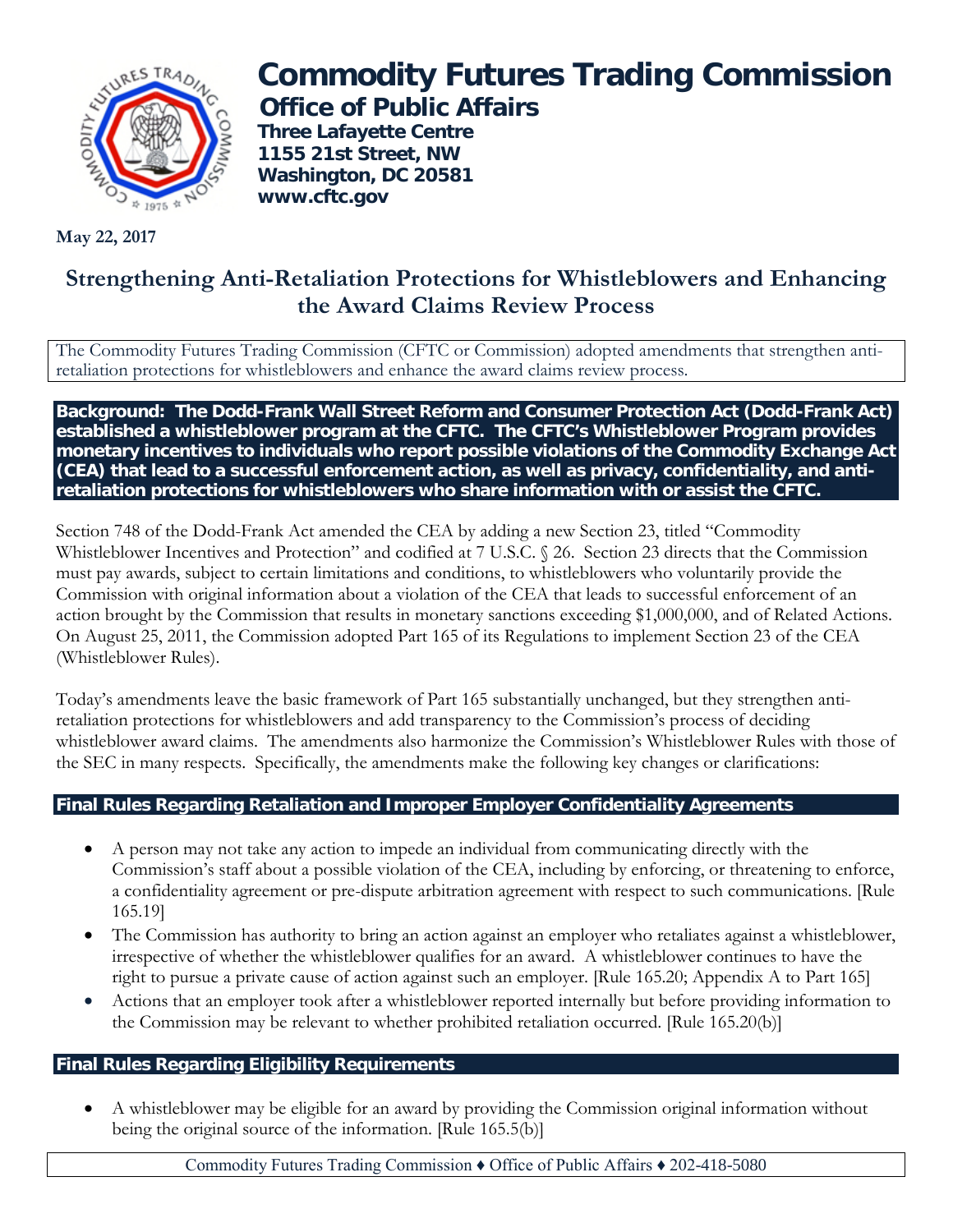- A whistleblower retains eligibility for an award based on information provided by the whistleblower to certain specified persons or authorities, now to include foreign futures authorities, prior to the time that the whistleblower provided the information to the Commission. [Rule  $165.2(i)(2)$ ; Rule  $165.2(i)(2)$ ]
- Where a whistleblower first provides information to certain specified persons or authorities before reporting to the Commission, the timeframe for a whistleblower to submit a Form TCR (Tip, Complaint or Referral) to the Commission has been extended from 120 days to 180 days. If a whistleblower submits a Form TCR within this 180-day period after reporting to the other person or authority, the Commission will consider the whistleblower to have provided information to the Commission as of the date of the whistleblower's original disclosure to the other person or authority. [Rule  $165.2(i)(3)$ ; Rule  $165.2(i)(2)$ ]
- The Commission may waive its procedural requirements based upon a showing of extraordinary circumstances. [Rule 165.5(c)]

# **Final Rules Regarding Awards for Related Actions**

- A whistleblower may receive an award in a covered judicial or administrative action, in a Related Action (as those terms are defined in the Regulations), or both. [Rule  $165.5(a)(3)$ ; Rule  $165.11(a)$ ]
- But the Commission will not make an award to a whistleblower for a Related Action if the whistleblower has been granted an award by the SEC for the same action under the SEC's whistleblower program. [Rule  $165.11(b)$

# **Final Rules Regarding Award Claims Review**

- The required Form WB-APP may be submitted electronically through the Commission's website at [https://www.cftc.gov](https://www.cftc.gov/) or the Commission's Whistleblower Program website at [https://www.whistleblower.gov.](https://www.whistleblower.gov/) A Form WB-APP must be received by the Commission within 90 days of the date of the Notice of Covered Action or 90 days following the date of a final judgment in a Related Action. [Rule 165.7(b)(1)]
- The Commission will replace the Whistleblower Award Determination Panel with a Claims Review Staff and introduce additional steps in the claims review process. [Rule  $165.15(a)(2)$ ; Rule  $165.7(f) - (1)$ ]
	- o The enhanced review process will be similar to that established under the SEC's own whistleblower rules and includes issuance of a Preliminary Determination by the Claims Review Staff setting forth a preliminary assessment as to whether an award claim should be granted or denied.
	- o A whistleblower will have an opportunity to contest the Preliminary Determination before the Commission issues a Final Determination.
- The Whistleblower Office will handle facially ineligible award claims that do not relate to a Notice of Covered Action, a final judgment in a Related Action, or a previously filed Form TCR through a streamlined process. [Rule 165.7(e)]
- A whistleblower may withdraw a Form WB-APP at any point in the review process by submitting a written request to the Whistleblower Office. [Rule 165.7(d)]
- The Director of Enforcement has general authority to administer the whistleblower program. [165.15(b)]

# **Final Rules Regarding Contents of Record for Award Determinations**

• Any documents or materials received or obtained by the Whistleblower Office to assist the Commission in resolving a whistleblower's award claim pertaining to a Related Action may be included in the record, as